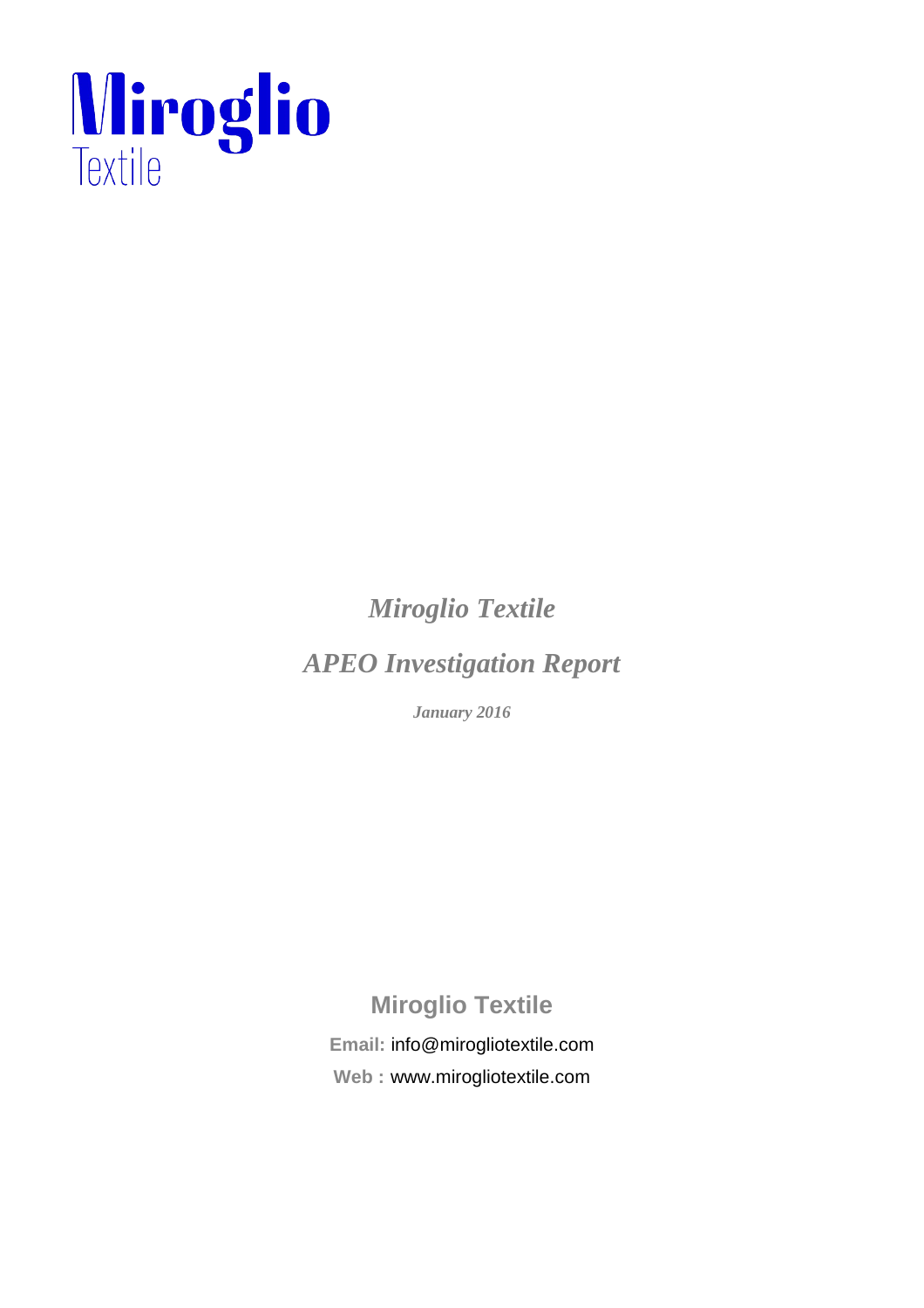## Table of Contents

| $\overline{2}$ |  |                                                               |  |  |  |
|----------------|--|---------------------------------------------------------------|--|--|--|
| 3 <sup>1</sup> |  |                                                               |  |  |  |
|                |  |                                                               |  |  |  |
|                |  |                                                               |  |  |  |
|                |  |                                                               |  |  |  |
|                |  |                                                               |  |  |  |
|                |  |                                                               |  |  |  |
|                |  |                                                               |  |  |  |
|                |  |                                                               |  |  |  |
| 5              |  | Summary of investigation results, conclusions & next steps 11 |  |  |  |
|                |  |                                                               |  |  |  |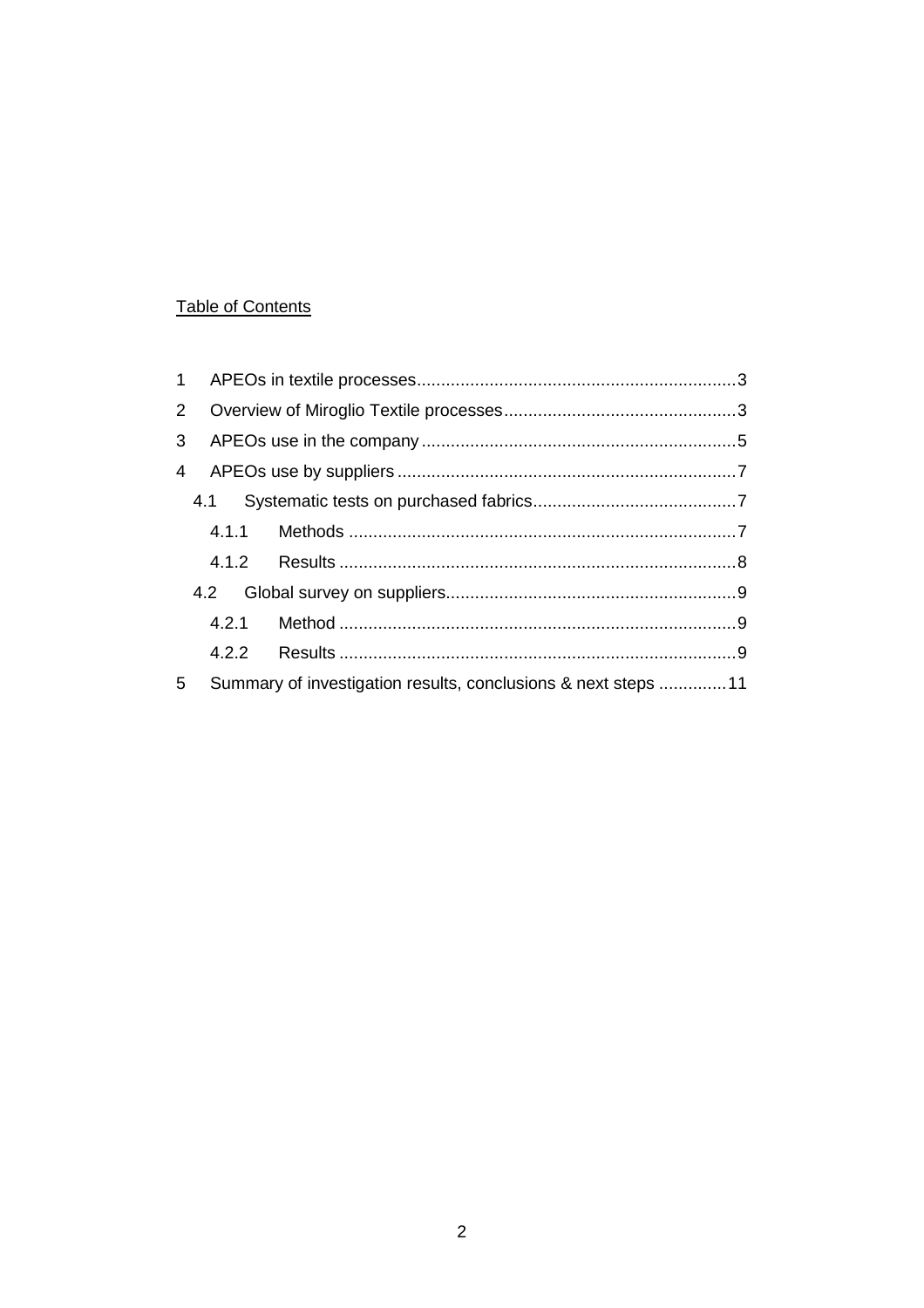## **1 APEOs in textile processes**

Alkylphenol ethoxylates (APEOs) are a group of nonionic surfactants, the most commonly used being nonylphenol ethoxylates (NPEOs) and octylphenol ethoxylates (OPEOs).

The chemical structure of these molecules makes them particularly useful in textile industry wet processes (owing to their dispersant, detergent and emulsifying action), but particularly hazardous for the environment and for aquatic organisms.

Recent research confirms that APEOs are potential endocrine disruptors, as well as being highly bio-accumulative and persistent. APEOs contamination has been detected in riverbeds, water tables and even in the human food chain.

APEOs are already subject to restrictions in Europe where since January 2005, the EU 2003/53/EG directive has prohibited the use of the main group of APEOs, the NPEOs, in concentrations greater than 0.1% in chemical intermediates. The presence of this group of substances in the processes of European companies and the final products can however be induced by the use of semi-finished produced in countries where the use of APEOs is allowed.

To safeguard the health and safety of consumers, producers and local communities, Miroglio Textile starting from July 2014 has introduced the ban on APEOs the Manufacture Restricted Substances List (M-RSL) that suppliers are required to comply with.

In line with its Greenpeace Detox Commitment, Miroglio Textile conducted an investigation into APEOs usage in its products and in the supply chain to map the current situation.

## **2 Overview of Miroglio Textile processes**

**Miroglio textile Srl** is a manufacturer of printed textiles specialised in printing fabrics and knitwear in cotton, polyester, cupro, modal, wool, acrylic, nylon, viscose, polyamide, linen, silk and mixtures with elastomer.

Main facilities are located in:

- Govone and Castagnole Lanze, dealing with:
	- o Traditional printing with reactive dyes, pigments, acid and basic chemicals, and a fully-equipped internal cylinder engraving unit employing traditional laser and ink-jettable wax techniques alike.
	- o Ink-jet printing with printing reactive, disperse and acid dyes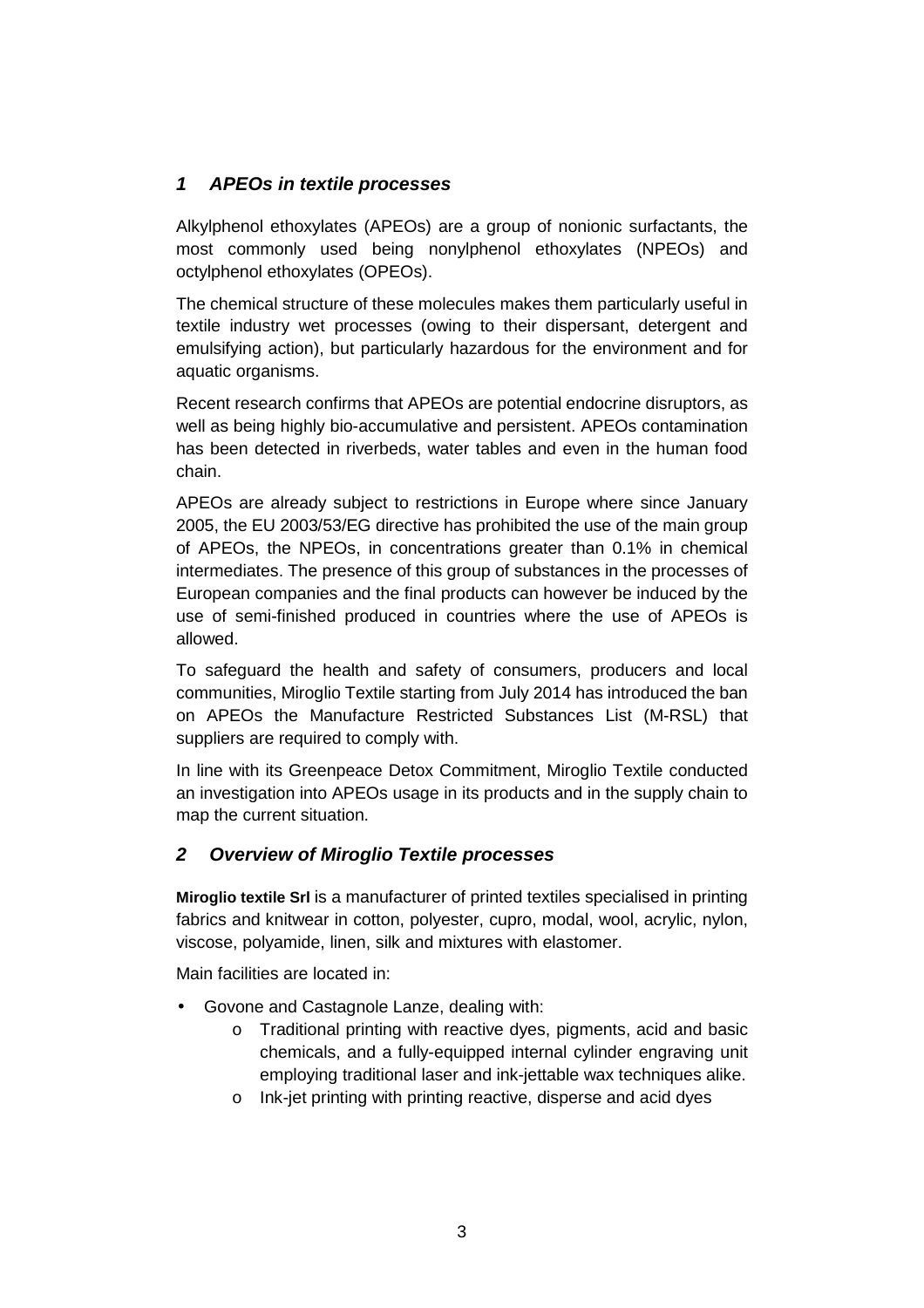- The Transfer facility of Alba, is specialised in the printing or application of decorations to cellulose material or to plastic film which are then transferred by customers on a variety of final materials: fabric, leather, wood, metal.
- Filature Italienne in Boumerdes specialises in discontinuous spinning and produces yarns from cotton, synthetic, artificial and natural fibres.

Possible ways APEOs can find their way into Miroglio textile Srl products are chemical auxiliaries, namely in formulation of:

- lubricants:
- antistatic agents:
- dispersants;
- emulsifiers;
- silicon based softeners;
- levelling agents;
- surfactants;

 $\overline{a}$ 

and auxiliaries with high content of dispersants or emulsifiers.

Some of these auxiliaries were APEOs could potentially be used to improve the functional performances, are directly used in Miroglio textile Srl own processes, although the Company selects these chemicals and its suppliers in order to avoid their use.

APEOs can however be found on yarns and textiles, especially in raw materials sourced in Countries where the use of APEOs is allowed<sup>1</sup>. The risk is especially high in the first stage of fibre production as APEOs can be found in surfactants formulations used for scouring greasy of wool and in the degumming of raw silk.

Lubricants; antistatic agents; dispersants; emulsifiers; silicon based softeners; levelling agents; surfactants; and other auxiliaries with high content of dispersants or emulsifiers can also be used in wet processing by our suppliers (yarn dyeing, fabric dyeing, and other wet finishings). All of our suppliers of wet processes are based in Italy, thus subject to the APEOs European regulation, that however can be used, in some formulations of dyestuffs or chemical auxiliaries, even though the use is not disclosed by dyestuffs or chemical auxiliaries suppliers.

<sup>&</sup>lt;sup>1</sup> In Europe, the use of NPEO has been banned or voluntarily restricted since 1986. Since 1998, the use of APEO in detergents has been forbidden in Germany – and since January 2005 the EU directive 2003/53/ EG has forbidden the use of NPEO in higher concentrations than 0.1% in product formulations.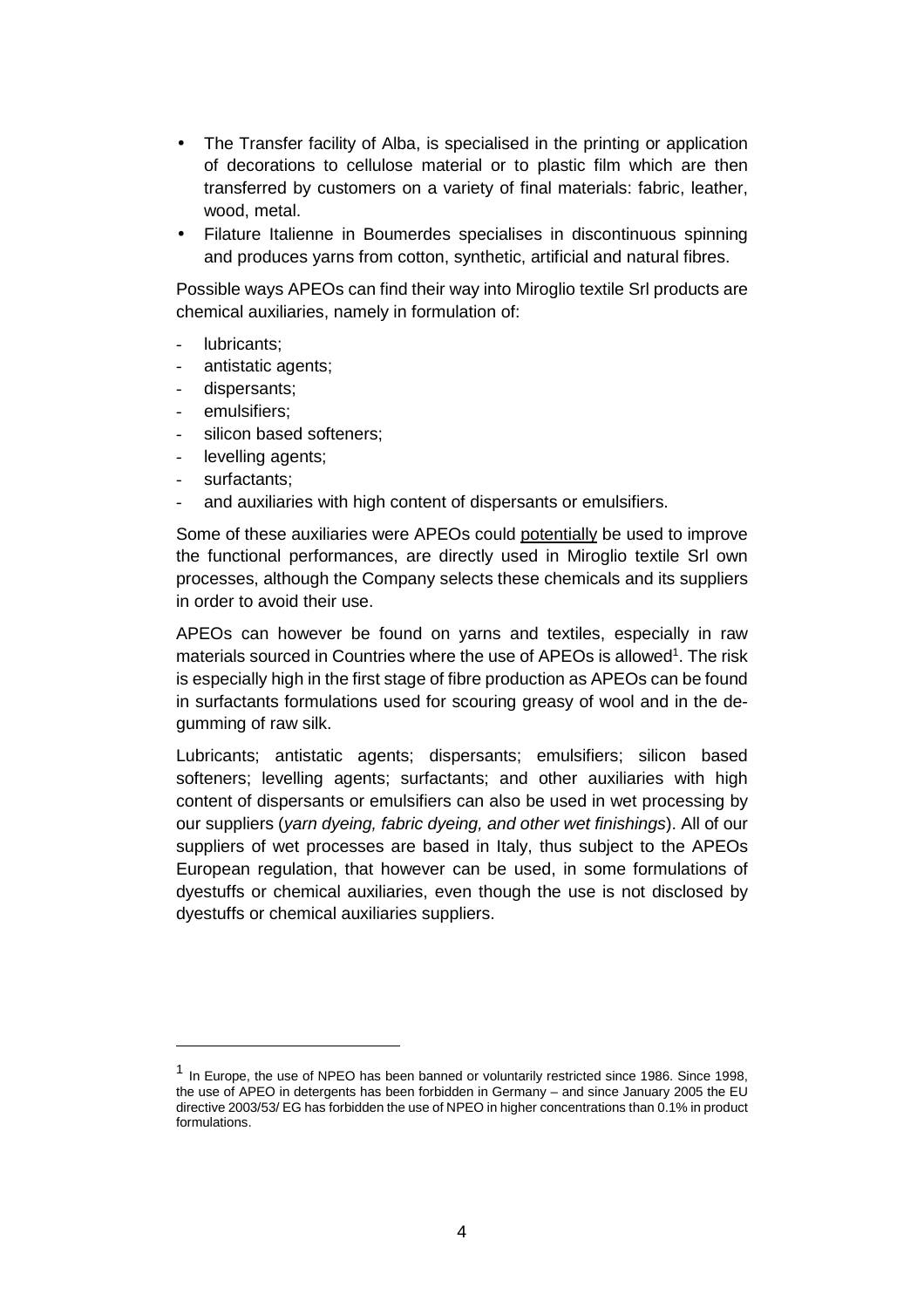## **3 APEOs use in the company**

Consistent with the Detox commitment signed in 2014, Miroglio Textile carried out a fact-finding investigation to check if any APEOs enters, intentionally or unintentionally, in the supply chain.

First step was to implement, water testing at the two Miroglio Textile main facilities by an independent certified Lab, to gather data on the existence of the 11 DETOX priority chemical groups, including APEOs, in the facilities' effluent water.

Process discharge water and dewatered water sludge of our water treatment plants was tested, on 02/Jul/2014, 23/Jan/15 and 24/Apr/15. Collection points were at our water treatment plant inflow collector for discharge water and at the belt filter press for dewatered water sludge. Results of the testing are summarized in the table below.

Pass level defined according the following LOD:

Table 1 - Water sludge tests <20 mg/kg, Method ISO 18857:1-2005 + EPA 8270 D 2007

Table 2 - Discharge water tests <1,0 µ/l, Method ISO 18857:1-2005 + EPA 8270 D 2007

Full testing evidence is available in the Miroglio Textile website:

http://newmirogliogroup.nohup.it/wp-content/uploads/2015/10/2014-settembre-miroglio.pdf

http://newmirogliogroup.nohup.it/wp-content/uploads/2015/10/2015-febbraio\_miroglio-105134\_2015.pdf

http://newmirogliogroup.nohup.it/wp-content/uploads/2015/10/2015 maggio\_miroglio\_107343\_353\_2015.pdf

Tests were "Pass" for all APEOs in all samples. Thus the tests provided evidence that no APEOs are used in Miroglio Textile processes.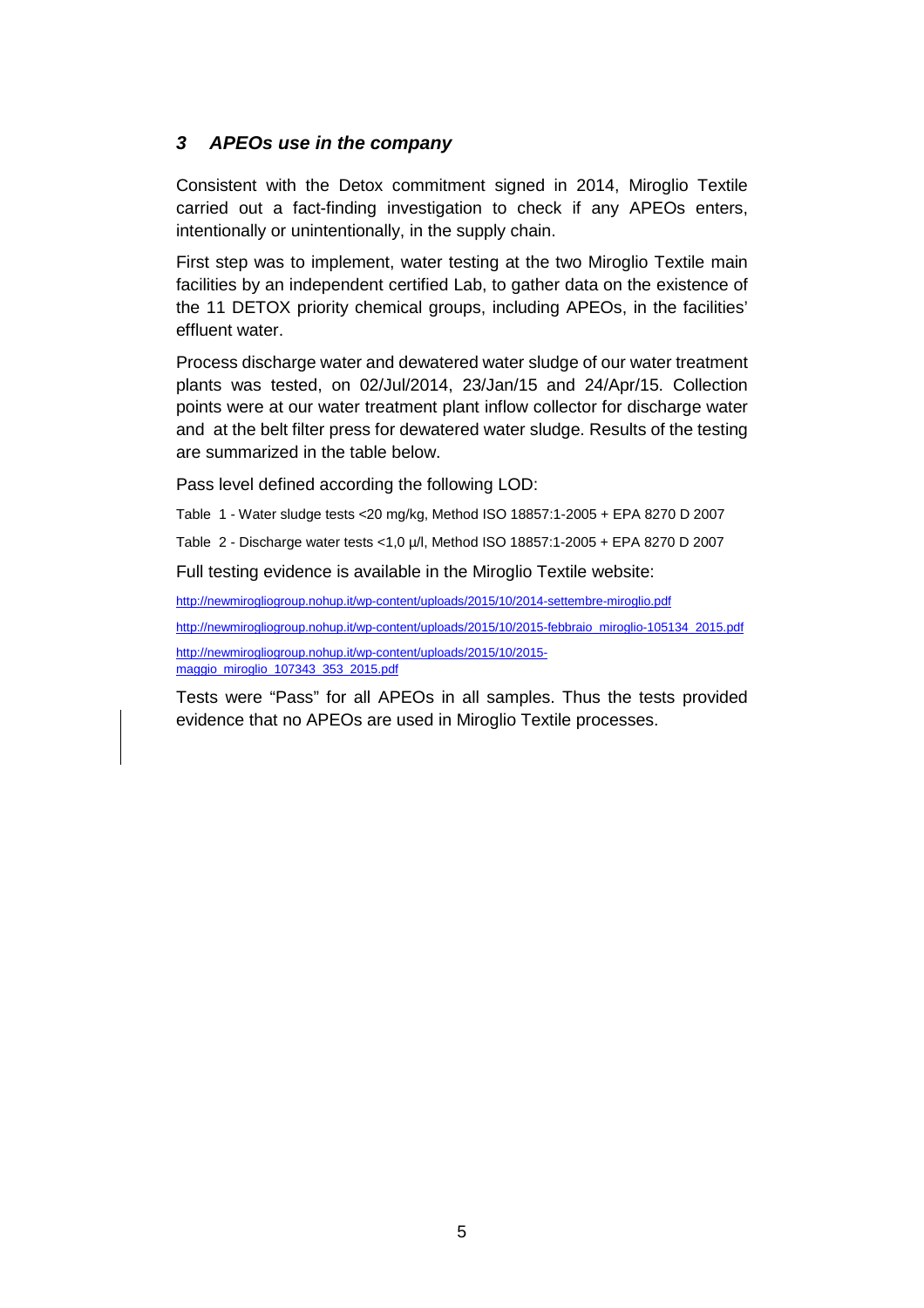| Table 1 - Water sludge tests |  |  |  |  |
|------------------------------|--|--|--|--|
|------------------------------|--|--|--|--|

|                                                                                                       |                       | <b>Govone facility</b> |        |        | <b>Guarene facility</b> |        |        |
|-------------------------------------------------------------------------------------------------------|-----------------------|------------------------|--------|--------|-------------------------|--------|--------|
| <b>Name</b>                                                                                           | CAS N.                | 02 Jul                 | 23 Jan | 24 Apr | 02 Jul                  | 23 Jan | 24 Apr |
|                                                                                                       |                       | 2014                   | 2015   | 2015   | 2014                    | 2015   | 2015   |
| $4-(1,1,3,3-$<br>Tetramethylbutyl)-<br>phenol                                                         | 140-66-9              | pass                   | pass   | pass   | pass                    | pass   | pass   |
| <b>OctylPhenol</b>                                                                                    | 27193-<br>$28 - 8$    | pass                   | pass   | pass   | pass                    | pass   | pass   |
| 4-Nonylphenol                                                                                         | 25154-<br>$52-3$      | pass                   | pass   | pass   | pass                    | pass   | pass   |
| Nonylphenol                                                                                           | 104-40-5              | pass                   | pass   | pass   | pass                    | pass   | pass   |
| Nonylphenol                                                                                           | $90481 -$<br>$04 - 2$ | pass                   | pass   | pass   | pass                    | pass   | pass   |
| 4-Nonylphenol<br>(branched)                                                                           | 84852-<br>$15-3$      | pass                   | pass   | pass   | pass                    | pass   | pass   |
| Nonylphenol                                                                                           | 1173019-<br>$62-9$    | pass                   | pass   | pass   | pass                    | pass   | pass   |
| Nonylphenol ethox.<br><b>NPEO(1-2)</b>                                                                | various               | pass                   | pass   | pass   | pass                    | pass   | pass   |
| Nonylphenol ethox.<br><b>NPEO(3-18)</b>                                                               | various               | pass                   | pass   | pass   | pass                    | pass   | pass   |
| (Nonylphenoxy)-<br>polyethylenoxid                                                                    | 9016-45-<br>9         | pass                   | pass   | pass   | pass                    | pass   | pass   |
| 4-Nonylphenol,<br>ethoxylated                                                                         | 26027-<br>$38-3$      | pass                   | pass   | pass   | pass                    | pass   | pass   |
| (NPEs 3-18) Poly(oxy-<br>1,2-ethanediyl), .alpha.-<br>(nonylphenyl) - .omega .-<br>hydroxy-, branched | 68412-<br>$54-4$      | pass                   | pass   | pass   | pass                    | pass   | pass   |
| 4-Nonylphenol,<br>branched, ethox.                                                                    | 127087-<br>$87-0$     | pass                   | pass   | pass   | pass                    | pass   | pass   |
| <b>Unbekanntes Farbmittel</b><br>94 (SIN list<br>Isononylphenol-<br>ethoxylate)                       | 37205-<br>$87 - 1$    | pass                   | pass   | pass   | pass                    | pass   | pass   |
| <b>Octylphenol Ethox.</b><br><b>OPEO (1-2)</b>                                                        | various               | pass                   | pass   | pass   | pass                    | pass   | pass   |
| Octylphenol<br>Ethox.OPEO (3-18)                                                                      | various               | pass                   | pass   | pass   | pass                    | pass   | pass   |
| 9opes 3-18) alpha-[4-<br>$(1,1,3,3-)$                                                                 | 9002-93-<br>1         | pass                   | pass   | pass   | pass                    | pass   | pass   |
| 4-tert-<br>Octylphenolethoxylate                                                                      | 9036-19-<br>5         | pass                   | pass   | pass   | pass                    | pass   | pass   |
| 4-tert-<br>Octylphenolethoxylate                                                                      | 68987-<br>$90 - 6$    | pass                   | pass   | pass   | pass                    | pass   | pass   |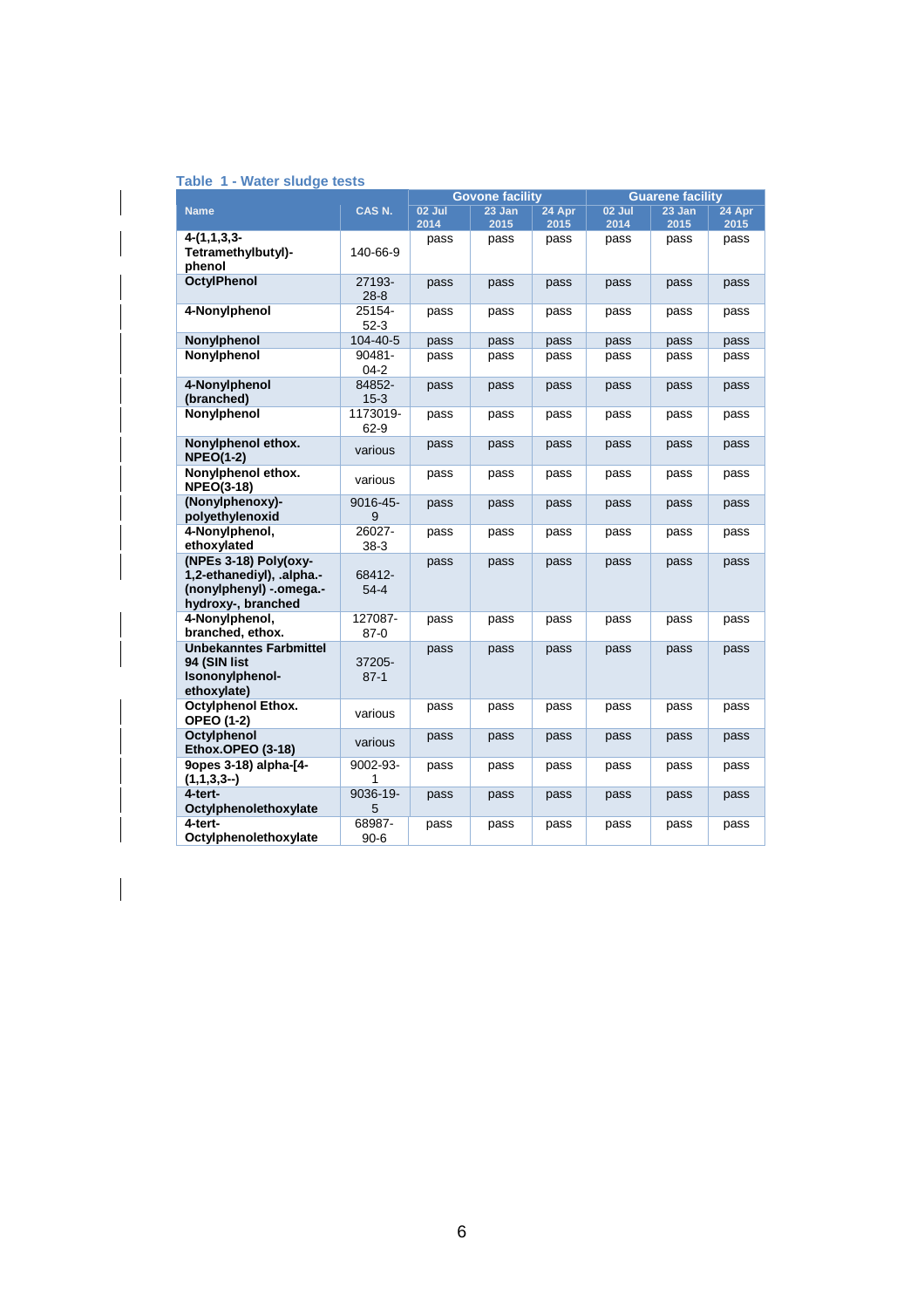|                                                                                                   |                   | Govone<br>facility | <b>Guarene</b><br>facility | <b>Guarene</b><br>facility |
|---------------------------------------------------------------------------------------------------|-------------------|--------------------|----------------------------|----------------------------|
| <b>Name</b>                                                                                       | CAS <sub>N.</sub> | 23 Jan 2015        | 23 Jan 2015                | 24 Apr 2015                |
| 4-(1,1,3,3-Tetramethylbutyl)-                                                                     |                   |                    |                            |                            |
| phenol                                                                                            | 140-66-9          | pass               | pass                       | pass                       |
| <b>OctylPhenol</b>                                                                                | 27193-28-8        | pass               | pass                       | pass                       |
| 4-Nonylphenol                                                                                     | 25154-52-3        | pass               | pass                       | pass                       |
| Nonylphenol                                                                                       | 104-40-5          | pass               | pass                       | pass                       |
| Nonylphenol                                                                                       | 90481-04-2        | pass               | pass                       | pass                       |
| 4-Nonylphenol (branched)                                                                          | 84852-15-3        | pass               | pass                       | pass                       |
| Nonylphenol                                                                                       | 1173019-62-<br>9  | pass               | pass                       | pass                       |
| Nonylphenol ethoxylates<br><b>NPEO(1-2)</b>                                                       | various           | pass               | pass                       | pass                       |
| Nonylphenol ethoxylates<br><b>NPEO(3-18)</b>                                                      | various           | pass               | pass                       | pass                       |
| (Nonylphenoxy)-polyethylenoxid                                                                    | 9016-45-9         | pass               | pass                       | pass                       |
| 4-Nonylphenol, ethoxylated                                                                        | 26027-38-3        | pass               | pass                       | pass                       |
| (NPEs 3-18) Poly(oxy-1,2-<br>ethanediyl), .alpha.-<br>(nonylphenyl)-.omega.-hydroxy-,<br>branched | 68412-54-4        | pass               | pass                       | pass                       |
| 4-Nonylphenol, branched,<br>ethoxylate                                                            | 127087-87-0       | pass               | pass                       | pass                       |
| <b>Unbekanntes Farbmittel 94 (SIN</b><br>list Isononylphenol-ethoxylate)                          | 37205-87-1        | pass               | pass                       | pass                       |
| Octylphenol ethoxylates OPEO<br>$(1-2)$                                                           | various           | pass               | pass                       | pass                       |
| Octylphenol ethoxylates OPEO<br>$(3-18)$                                                          | various           | pass               | pass                       | pass                       |
| 9opes 3-18) alpha-[4-(1,1,3,3--)                                                                  | 9002-93-1         | pass               | pass                       | pass                       |
| 4-tert-Octylphenolethoxylate                                                                      | 9036-19-5         | pass               | pass                       | pass                       |
| 4-tert-Octylphenolethoxylate                                                                      | 68987-90-6        | pass               | pass                       | pass                       |

## **4 APEOs use by suppliers**

Whereas testing on water sludge and water discharge at main facilities proved that no APEOs enter in the processes Miroglio Textiles began an investigation on the use of APEOs by suppliers in 2015. Two investigation methods were implemented:

- Systematic testing on purchased fabrics
- Questionnaire survey to global suppliers

#### **4.1 Systematic tests on purchased fabrics**

#### 4.1.1 Methods

A product testing campaign has been implemented on purchased fabrics, in order to strengthen the company policy against chemical risk and to provide a more APEOs focused monitoring system. In 2015 testing started in January and ended in December with a total of 21 tests on a sample of 10 suppliers accounting for around 20% of Miroglio Textile yearly purchases. Best testing methods available at independent certified laboratories were used.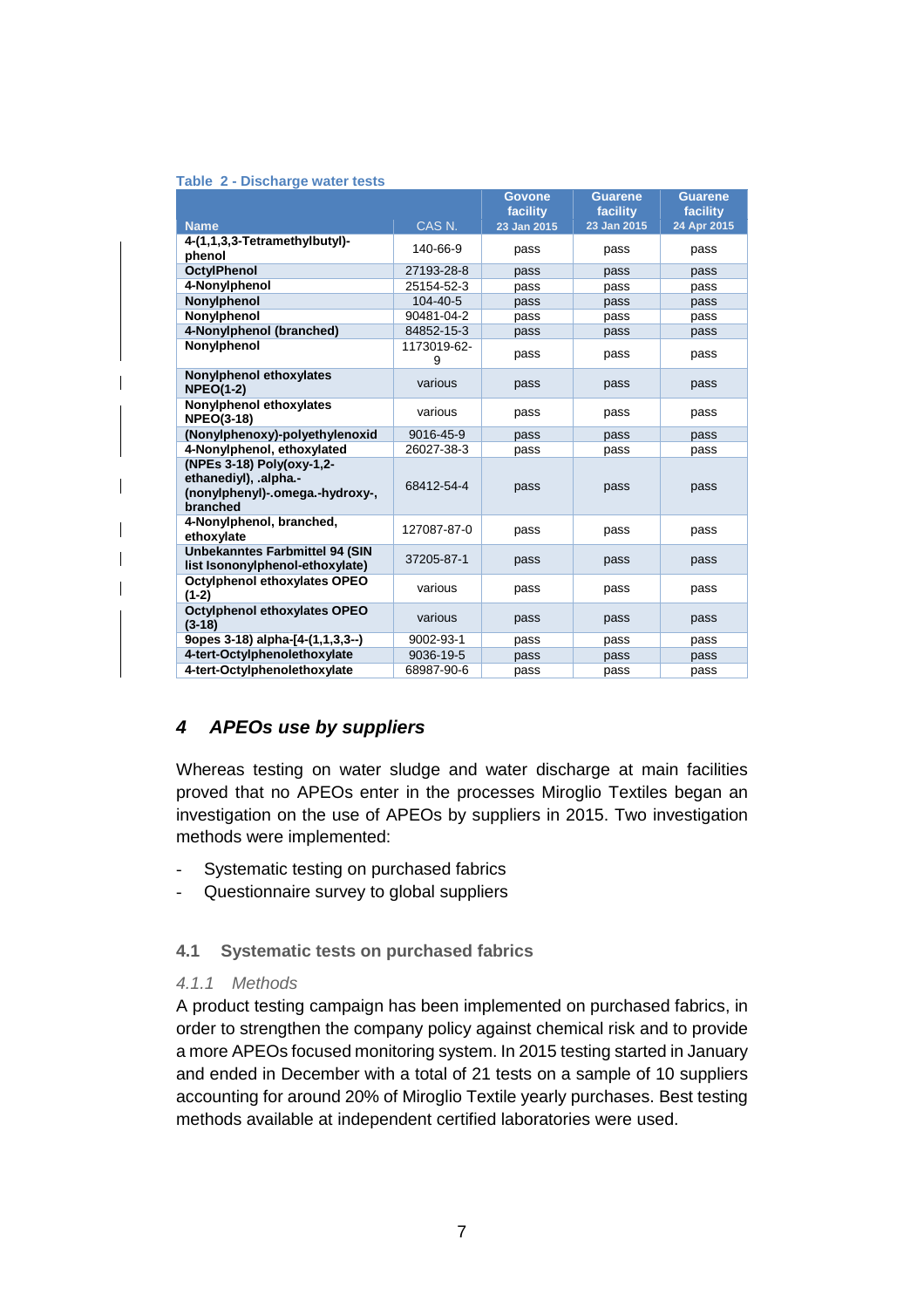#### **Tabella 1 - Tested suppliers by Country**

| <b>Country</b>     | N. of tested suppliers |
|--------------------|------------------------|
| China              |                        |
| <b>Turkey</b>      |                        |
| <b>South Korea</b> |                        |
| Indonesia          |                        |
| <b>Italy</b>       |                        |
| Taiwan             |                        |

#### **Tabella 2 - Tested samples by fiber content**

| Fiber1         | Fiber <sub>2</sub> | fiber3     | pass / fail |
|----------------|--------------------|------------|-------------|
| 83% Viscose    | 14% Acrylic        | 3% Elastan | pass        |
| 83% Viscose    | 14% Acrylic        | 3% Elastan | pass        |
| 100% Viscose   |                    |            | pass        |
| 100% Viscose   |                    |            | pass        |
| 63%Polyester   | 34% Viscose        | 3% Elastan | pass        |
| 71% Polyester  | 27% Viscose        | 2% Elastan | pass        |
| 100% Viscose   |                    |            | fail        |
| 94% Polyester  | 6% Elastan         |            | pass        |
| 96% Viscose    | 4% Elastan         |            | pass        |
| 72% Polyester  | 23% Viscose        | 5% Elastan | fail        |
| 70% Viscose    | 25% Polyammide     | 5% Elastan | pass        |
| 100% Polyester |                    |            | pass        |
| 100% Polyester |                    |            | pass        |
| 100% Polyester |                    |            | pass        |
| 100% Polyester |                    |            | pass        |
| 100% Polyester |                    |            | pass        |
| 100% Polyester |                    |            | pass        |
| 100% Polyester |                    |            | pass        |
| 100% Polyester |                    |            | pass        |
| 100% Polyester |                    |            | pass        |
| 94% Viscose    | 6% Elastan         |            | pass        |

### 4.1.2 Results

Traces of NPEOs were found on 2 samples from Chinese suppliers, (8ppm in a pure viscose fabric, and 24mg/kg in a mixed fibers fabric).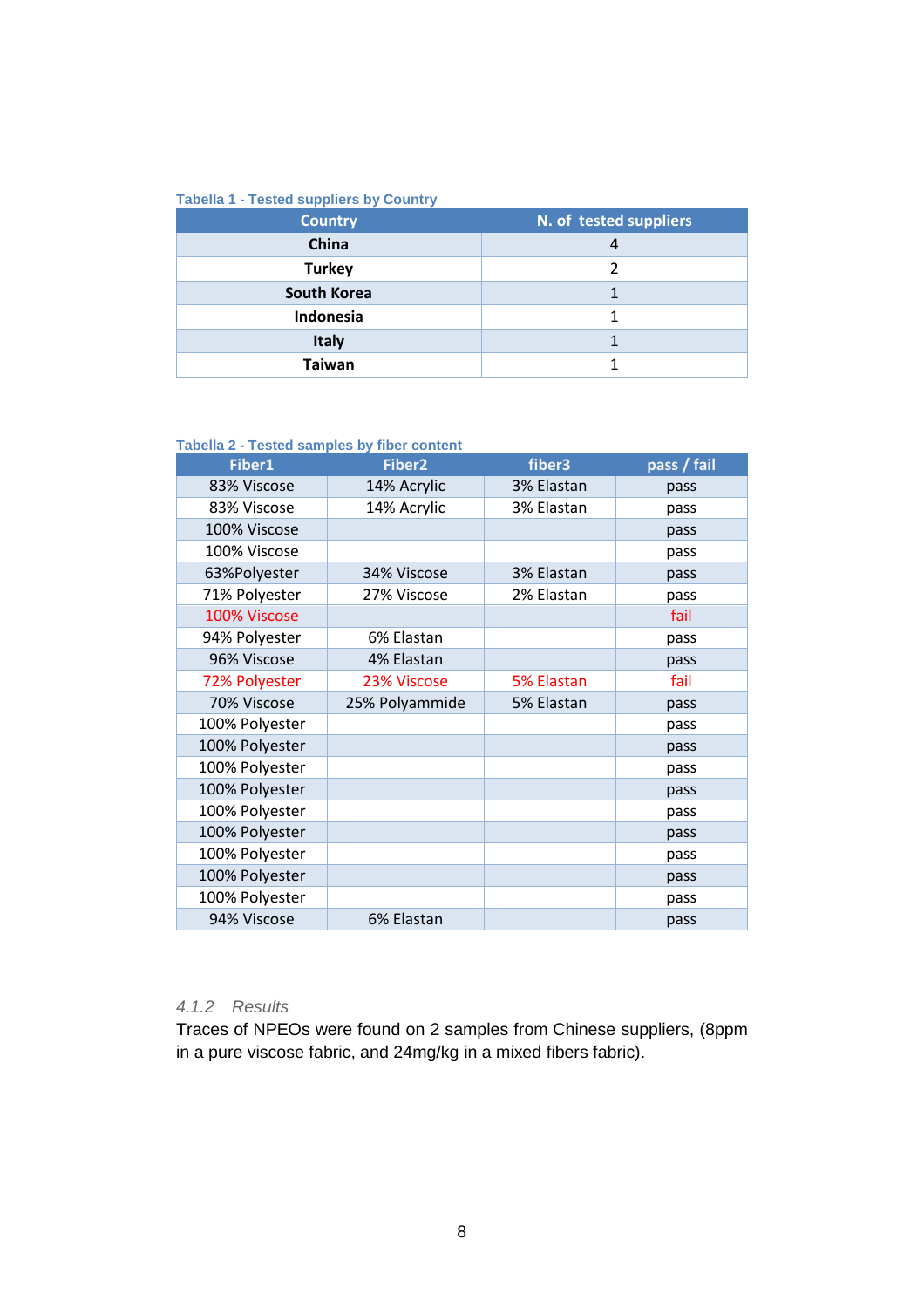The sample found to have 24 mg/kg of APEOs comes from a supplier that in the same day tested a further sample (with different fiber composition) that passed the test.

#### **4.2 Global survey on suppliers**

In September 2015 Miroglio Textile completed a global survey to assess:

- the status of APEO awareness with our manufacturing partners and
- $\checkmark$  its usage within Miroglio Textile upstream supply chain.

#### 4.2.1 Method

A survey questionnaire was sent to all the relevant suppliers (60 questionnaires). 37 suppliers answered to the questionnaire (62%), most of them located in Asia, accounting for 64% of relevant Miroglio Textile purchases.

#### 4.2.2 Results

The answers helped in drafting a first suppliers' M-RSL non-compliance in APEO use risk assessment, including an assessment of the awareness and the monitoring capacity of the suppliers.

The use of surfactants was investigated with a funnel questioning approach: Q1. Do You use Cleansing detergents? Q2. If yes, Do You use surfactants? Q3. If Yes Do You use APEO based surfactants? The survey found 14 suppliers to use surfactants (Chart. 1). Out of the 13 that were classified as MEDIUM RISK: need to monitor for either intentional or non intentional use of APEOs. One supplier was classified as NEED TO TAKE ACTION as it is making intentional use of APEOs.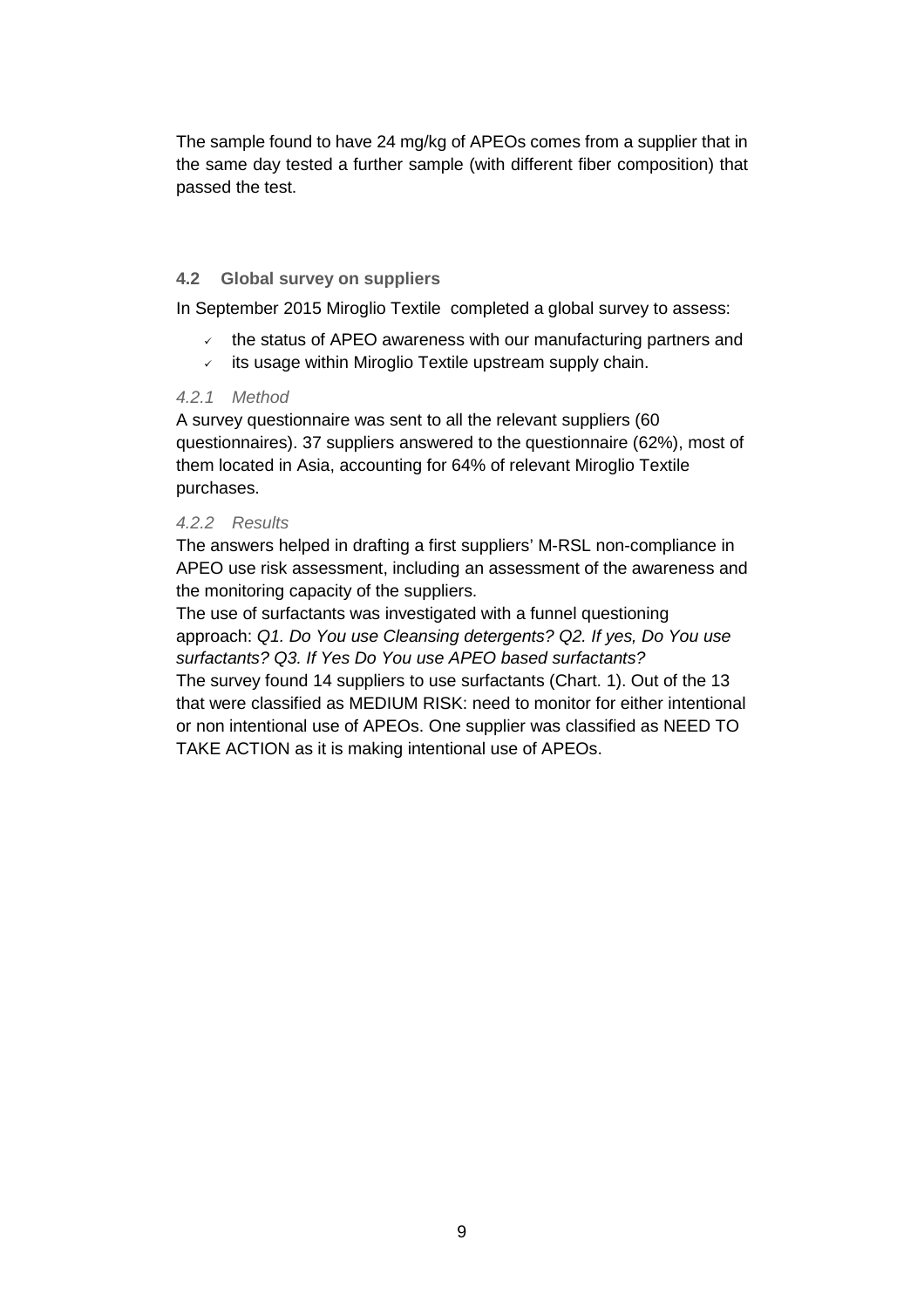



The awareness was tested with specific questions, starting from a very general awareness: Q9. *Do You know or have You heard about the presence of surfactants like Alkylphenol, Nonilphenol or Octylphenol Ethoxylates (APEOs) in cleansing detergents?*

The survey found 6 suppliers having no knowledge about APEOs, all of the 6 however are not using any detergent and 4 out of them declare to have no releases of post processes water.

A question about monitoring was also asked to the 26 suppliers that declare to have releases of post processes water.

Q10. *Do You check for the presence of Alkylphenol, Nonilphenol or Octylphenol Ethoxylates (APEOs) in Your discharge waters?*

The survey found only 9 of them to already check for APEOs while 16 do not and 1 did not answer.

All the suppliers but 3 (that do not use detergents and do not have water releases) were aware of the limitations the EU will implement in the coming years about the import of textile products where APEOs are detected.

The survey also tested the suppliers' openness full information disclosure about APEOs testing and/or to initiate further investigations. The results show a still limited openness by most suppliers and call for further future action from Miroglio textile side.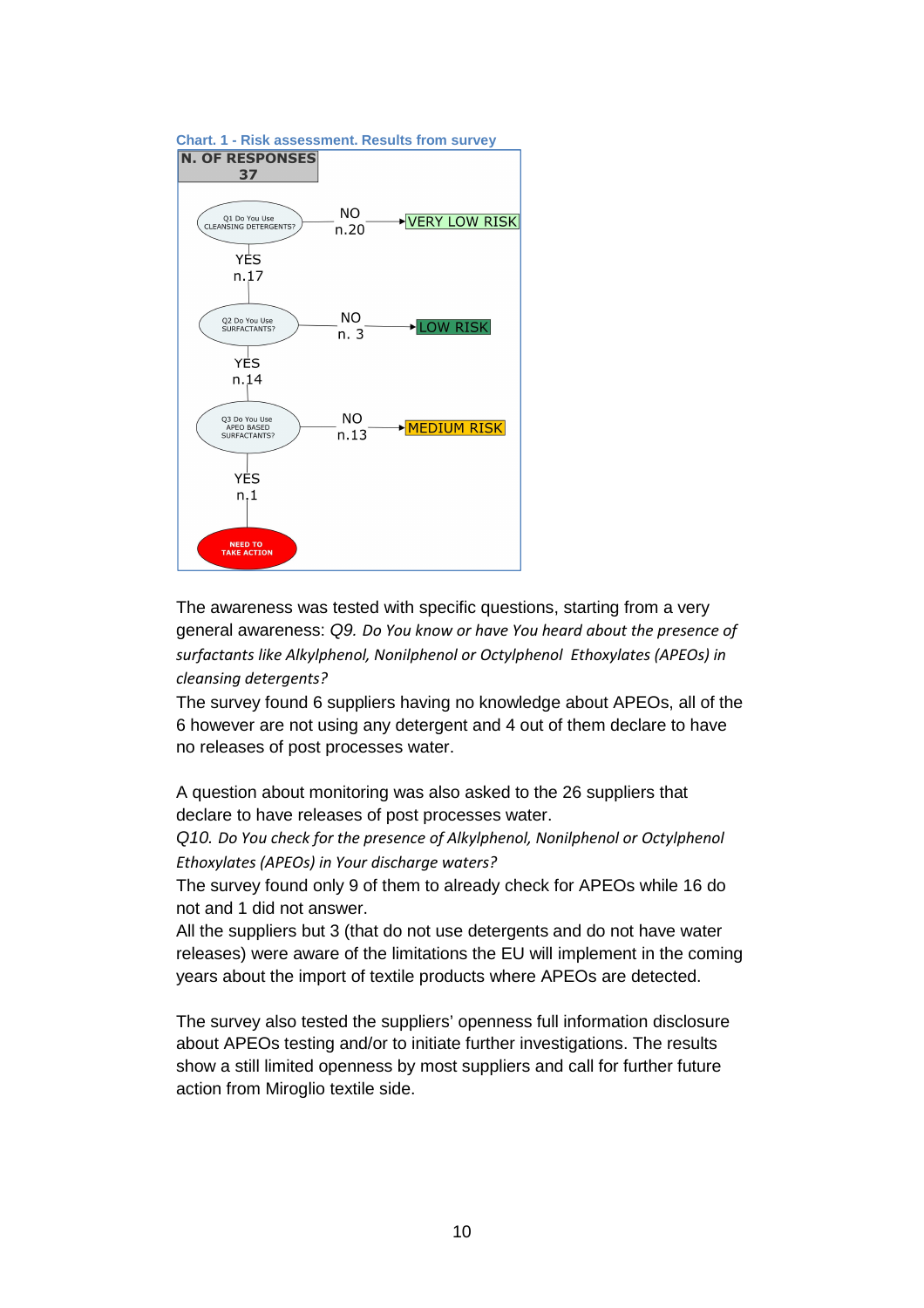## **5** *Summary of investigation results, conclusions & next steps*

A number of initiatives are already in progress or implemented to ensure no APEOs can enter Miroglio Textile products at different stages in the supply chain:

- According to the public Miroglio Textile M-RSL, that sets detection limits in line with best available technology, APEOs are banned since July 2014;
- Supply contracts are being reformulated to ensure full supply chain compliance with Miroglio Textile APEO elimination commitment;
- A focused testing program was implemented in July 2014, January and April 2015 on the water discharges in the two main Miroglio Textile facilities of Govone and Guarene.
- A questionnaire survey was delivered to relevant suppliers in September 2015, to investigate the use of APEOs in the supply chain

### Main findings

- No traces of APEOs were found on Miroglio facilities' water discharges in any testing campaigns (July 2014, January 2015, April 2015).
- The supplier survey as answered by 37 companies, most of them located in Asia
- the survey highlighted 13 medium risk suppliers that make no intentional use of APEOs but need monitoring as they use surfactants, and 1 supplier that makes intentional use of APEOs and requires action from Miroglio side.
- the survey found a widespread awareness about the APEOs issue
- the survey highlighted the need for strengthening suppliers monitoring about the entry of APEOs in the supply chain as just 9 out of 26 relevant suppliers implement APEOs focused testing on water discharges
- the survey found a limited openness of most suppliers to disclose full information about APEOs related water testing and/or to initiate further investigations

In the next future Miroglio Textile srl is taking action to:

- strengthen the monitoring on the 13 medium risk suppliers;
- enter a negotiation with the supplier intentionally using APEOs
- strengthen the pressure on suppliers about monitoring the entry of APEOs in their own processes through water discharge testing
- raise the openness of suppliers about APEOs related full information disclosure.

More in general**,** Miroglio Textile is working to achieve active involvement across the supply chain in order to: